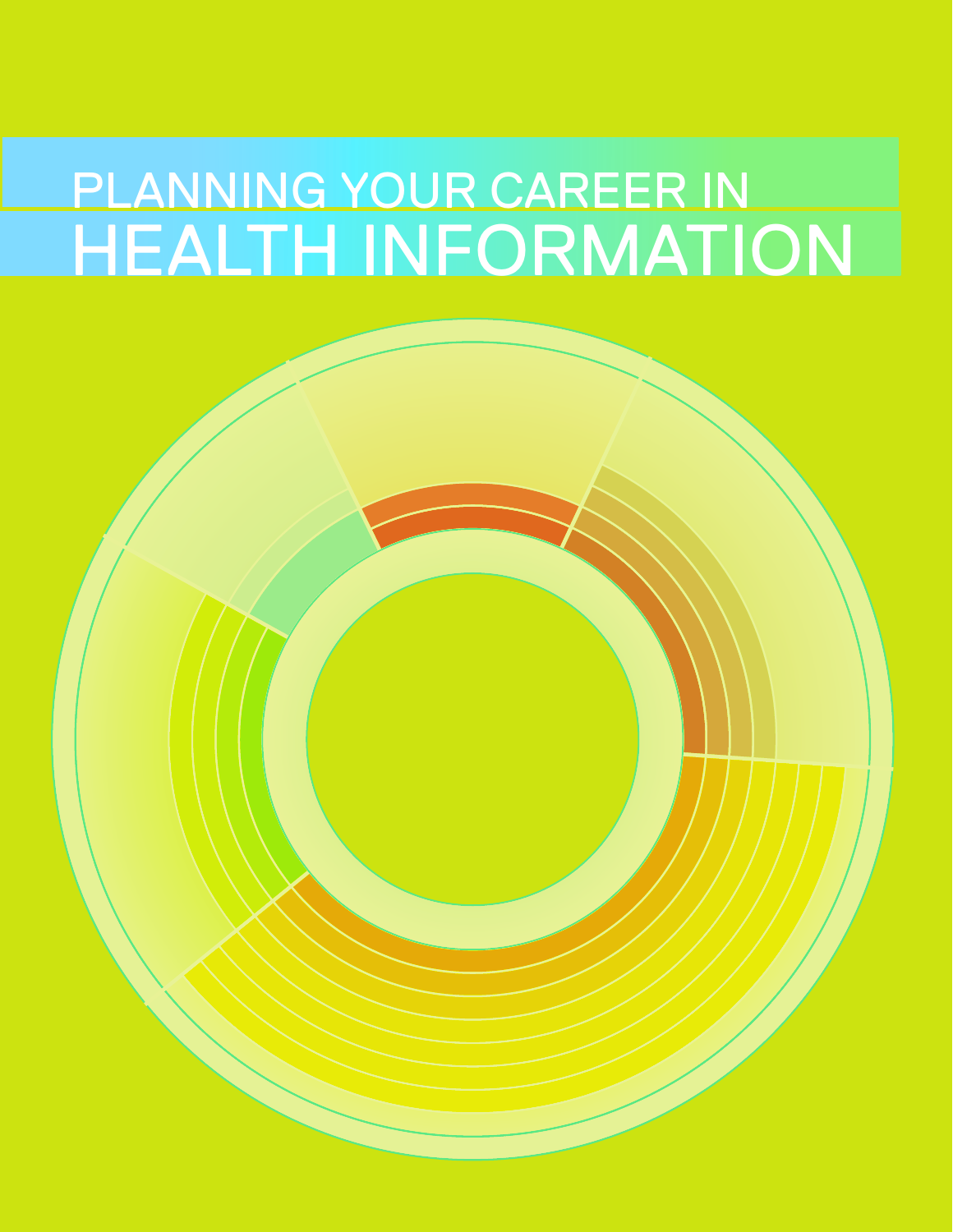# PLANNING YOUR CAREER IN HEALTH INFORMATION

WHAT IS A CAREER IN HEALTH INFORMATION? People who work in this field manage the flow of data produced in the course of providing health care. They collect it, check it, organize, analyze and present it. They also protect information privacy and security.

There are jobs at all levels:

- **• Entry-level administrative jobs in health care** can lead to jobs in health information management. These jobs require a high school diploma or equivalent. People in these jobs must have basic computer skills, know about health insurance and understand medical terminology.
- • **Mid-level jobs** require a health information certification such as Certified Coding Associate (CCA), Certified Professional Coder (CPC), or Certified Coding Specialist (CCS). Some require an Associate Degree.
- • **Mid-to-high level jobs** require an Associate Degree or a Bachelor's degree and two or more years of related experience. Employers strongly prefer certification such as Registered Health Information Associate (RHIA) or Technician (RHIT).
- • **High-level jobs** require a Bachelor's degree or higher, and a number of years of experience in the field. Also, most employers prefer a certification, such as the RHIA or RHIT.

**To move up from one level to the next, you need certifications, work experience and more education**.

# WHO ENJOYS WORKING IN THE HEALTH INFORMATION FIELD?

A career in health information is good for people who:

- • Want to work in health care, but not hands-on with patients.
- • Are organized, very detail-oriented and like data.
- Are good at analyzing information and using logic.
- • Like working with other people as part of a team.
- • Can communicate with patients, co-workers, doctors, nurses and administrators on the job.
- • Enjoy working with computers.
- **Eike learning, since the field is always changing.**

# WHERE DO PEOPLE IN HEALTH INFORMATION WORK?

Entry-level administrative jobs are in just about every health care setting as well as in non-health care settings like insurance companies and government offices.

Most of mid-level and higher jobs are in hospitals. People can get their "foot in the door" in a hospital or large health care organization and then take advantage of opportunities for promotion from within.

# HOW DOES THE FUTURE LOOK FOR HEALTH INFORMATION CAREERS?

In New York City, there are about 3,000 people working in entry-level health administrative jobs, with more than 100 openings each year. There are almost 4,000 people working in mid- and mid-to-high level jobs, with 160 openings each year. Every year there are more jobs advertised than in the year before. The field is constantly changing, as technology advances. The health information field is expected to grow in the next several years, as demand for health services increases.

# HOW CAN I PREPARE TO WORK IN THE HEALTH INFORMATION FIELD?

If you are interested in this field, you should take classes to learn about it. The grid on the back of this brochure shows where you can find these classes in New York City. It shows CUNY colleges, SUNY colleges and community organizations that offer education and training for people who want to work in the health information field.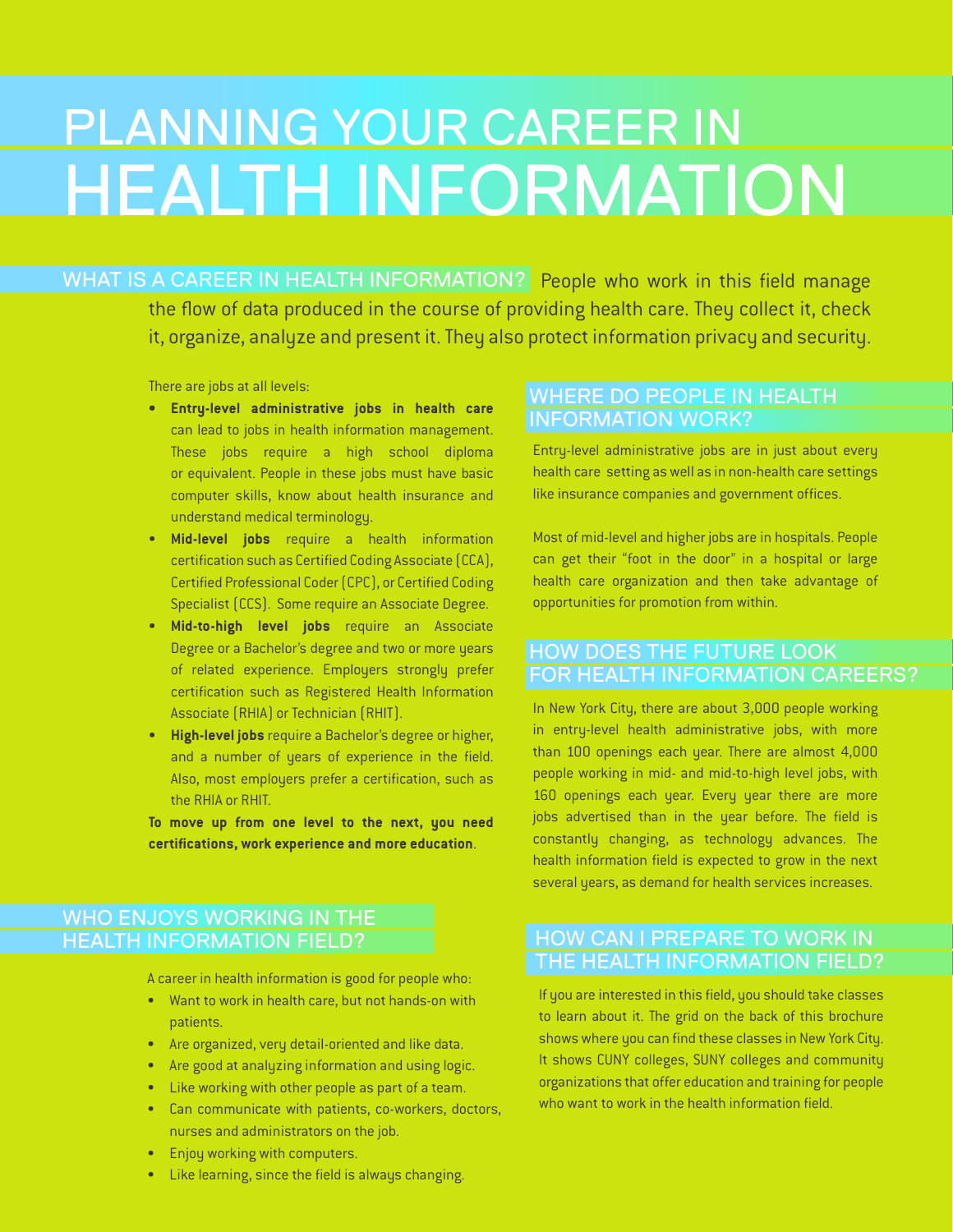# JOBS IN HEALTH INFORMATION

**MEDICAL SECRETARY,** also called **patient services representative** or **medical administrative assistant.** People in these jobs work directly with patients in a doctor's office or clinic. They gather health information and enter it into an Electronic Health Record (EHR) system.

**PATIENT REGISTRAR,** also called **unit service associate** or **admitting assistant**. These people work with patients in a hospital or nursing home. They gather health information for admitting patients and also make sure information gets to the Medical Records department when patients are discharged. They also help with other clerical duties.

**HEALTH INFORMATION MANAGEMENT (HIM) CLERK,** also called **HIM Assistant**, **HIM Specialist** and **HIM Analyst**. These jobs are usually in the HIM department of a hospital. People in these jobs make sure medical records are complete and accurate.

**MEDICAL BILLER,** also called **Accounts Receivable Clerk**. These jobs could be in any type of health care facility. These people prepare health insurance claims or bills and do simple coding.

### **MID-LEVEL JOBS**

**OUTPATIENT CODER.** These jobs are in clinics, Emergency Departments or doctors' offices. They usually require the CCA or CPC credential. People in these jobs are usually involved with billing.

**HIM DOCUMENTATION TECHNICIAN,** also called **Health Records Analyst** or **Medical Records Technician**. These people review patient records in hospitals and make sure they are complete and accurate. Employers prefer the RHIT certification.

**CANCER REGISTRAR,** also called **Tumor Registrar**. These jobs require the CTR certification, which involves both an Associate degree and experience.

**INPATIENT CODER.** These jobs are in hospitals. They are the most complicated coding jobs and usually require the CCS credential. There are more coding jobs in hospitals than in other types of health care facilities.

#### **MID-TO-HIGH LEVEL JOBS**

**HIM SUPERVISOR.** People in these jobs supervise HIM Clerks. They carry out the operations of the HIM Department in a hospital or large health care facility. They might report to the HIM Manager.

**HIM MANAGER** in a nursing home or clinic. These people manage the day-to-day operations of the Medical Records department, including supervising the staff. They are responsible for all privacy matters for the organization.

#### **CLINICAL DOCUMENTATION IMPROVEMENT SPECIALIST.**

These people improve the quality and completeness of health information. They work with doctors, nurses and coders to make sure that the medical record accurately includes information about services provided. These jobs usually require at least 3-5 years of experience in a hospital.

**DIAGNOSTIC RELATED GROUP (DRG) COORDINATOR,** also called **DRG Reviewer** or **Coding Validator**. People in these jobs review the work of coders. They may be involved in audits. The job requires a CCS credential and at least five years of coding experience in a hospital. This is the mostadvertised job in Health Information Management in New York City.

# **HIGH LEVEL JOBS**

**EHR IMPLEMENTATION SPECIALIST.** People in these jobs make sure staff are trained to use EHR systems. They help to organize the flow of work using an EHR system.

**DIRECTOR, HEALTH INFORMATION MANAGEMENT (hospital or large health system).** People in these jobs oversee the activities of the HIM department of a hospital. They organize the work and manage the staff. They work with all of the departments in a hospital and make sure government regulations are followed.

**HEALTH INFORMATICS ANALYST OR SPECIALIST.** People in these jobs analyze EHR data to help improve the quality of patient care.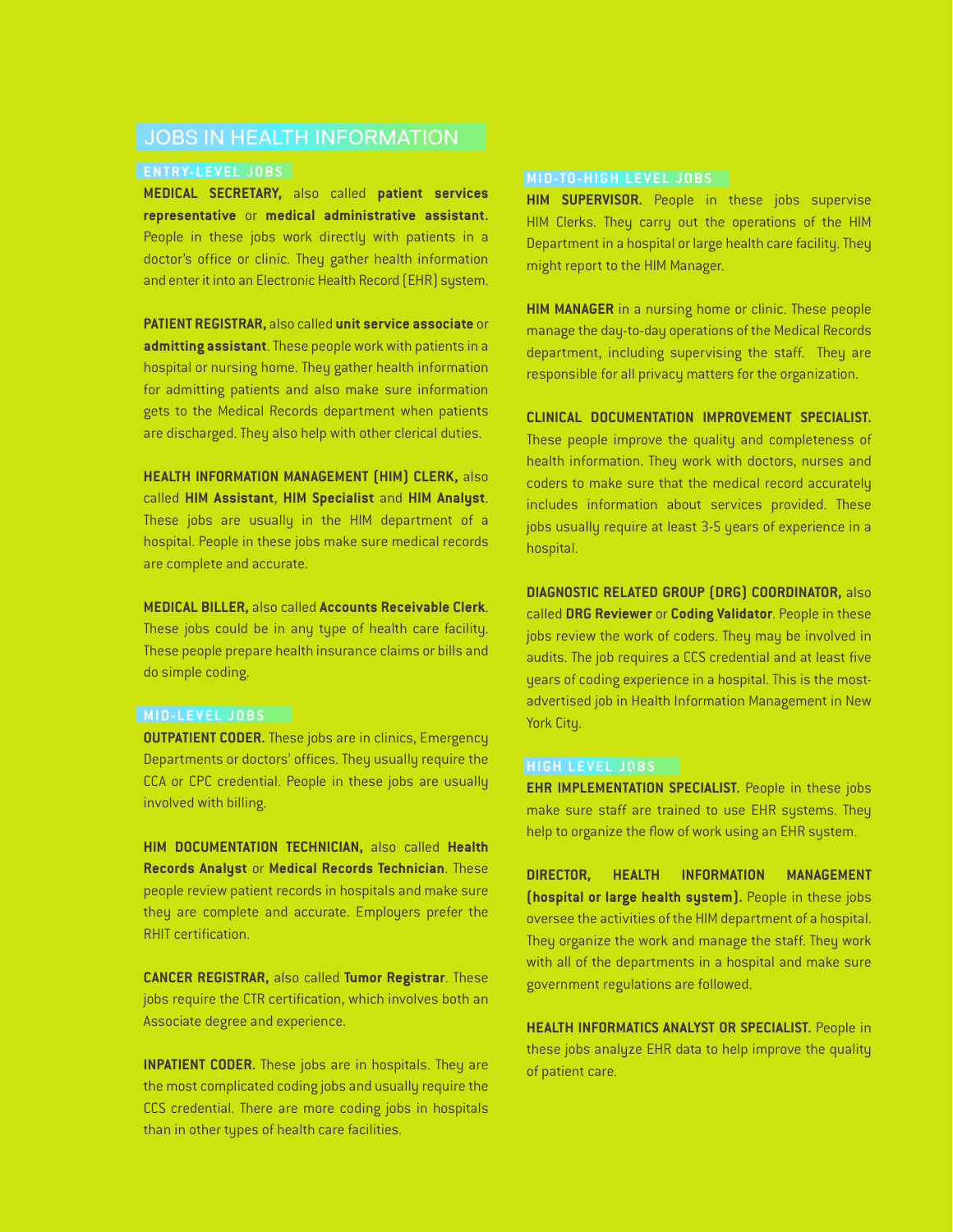# **THE FLOW OF HEALTH INFORMATION**

**GATHERING:**When people visit doctors, clinics or hospitals, they give health information about themselves. This may be on paper forms, verbally or through computer applications. This information is gathered and is usually entered into an Electronic Health Record (EHR) and/or billing system.

**RECORDING:** When a doctor, nurse, home health aide or other health practitioner provides a service such as a physical exam or an x-ray, he or she records information about that service in the EHR. Information is kept about what services were provided, who provided them and where.

**ASSURING DATA QUALITY:** This is the heart of the health information management field. After services are provided, health information professionals make sure the information is complete and accurate. It is very important to collect, update and enter information about patients because this is used to track patients over time and link records from different sources.

**BILLING (REVENUE MANAGEMENT):** After a person has received health care services, a bill is given to whoever is paying for the service – usually a health insurance company, Medicare or Medicaid, but sometimes the patients themselves. This is part of revenue management.

**ANALYZING DATA:** Health care organizations and public health officials analyze health information. They look at how people use health care services, how effective the care is, and how much it costs, among other things. Analysis is needed to make sure the health care system delivers high quality care.



Security and compliance are also important functions in health information. Health information professionals must be careful to protect patient records. Records must only be released in compliance with laws and regulations.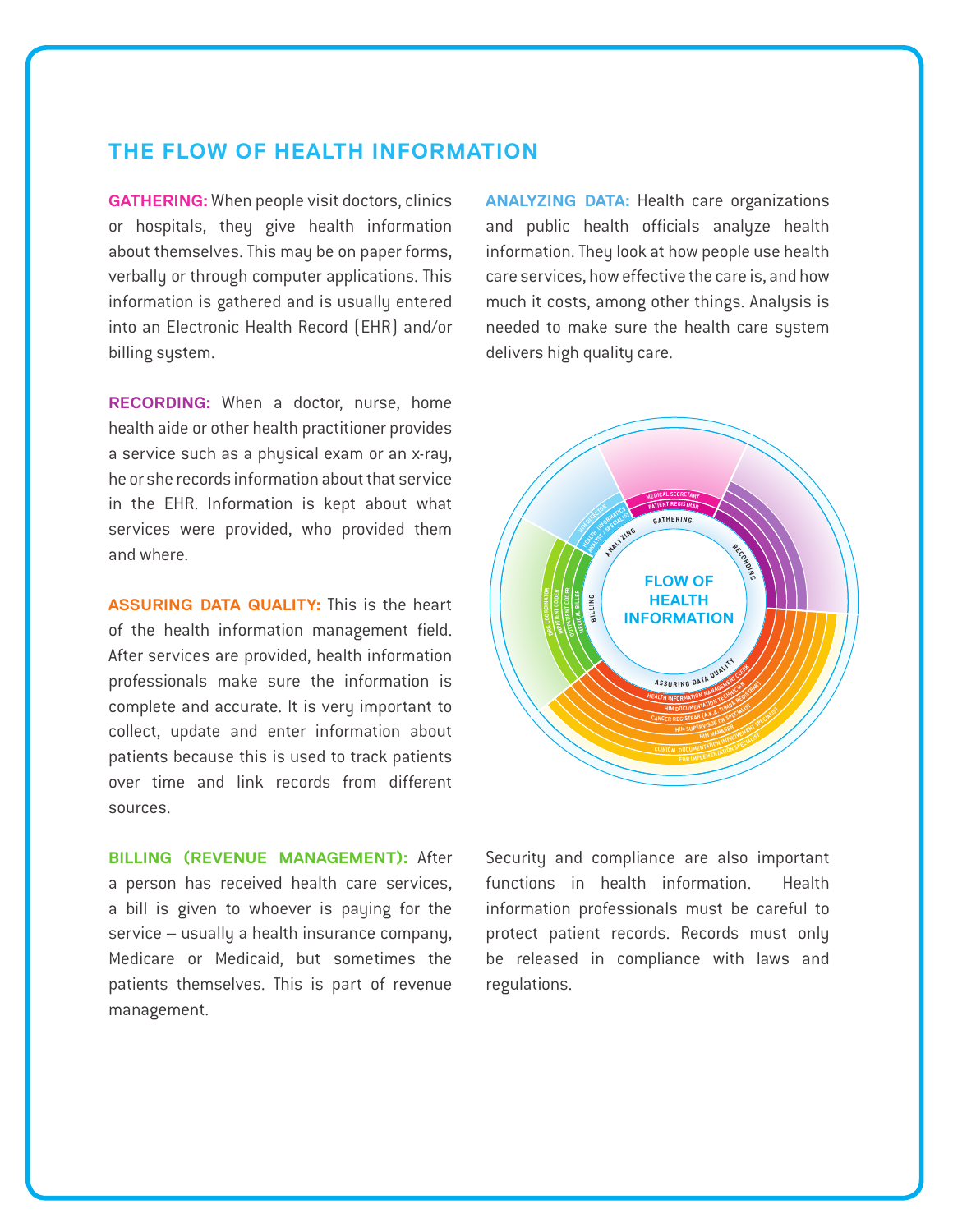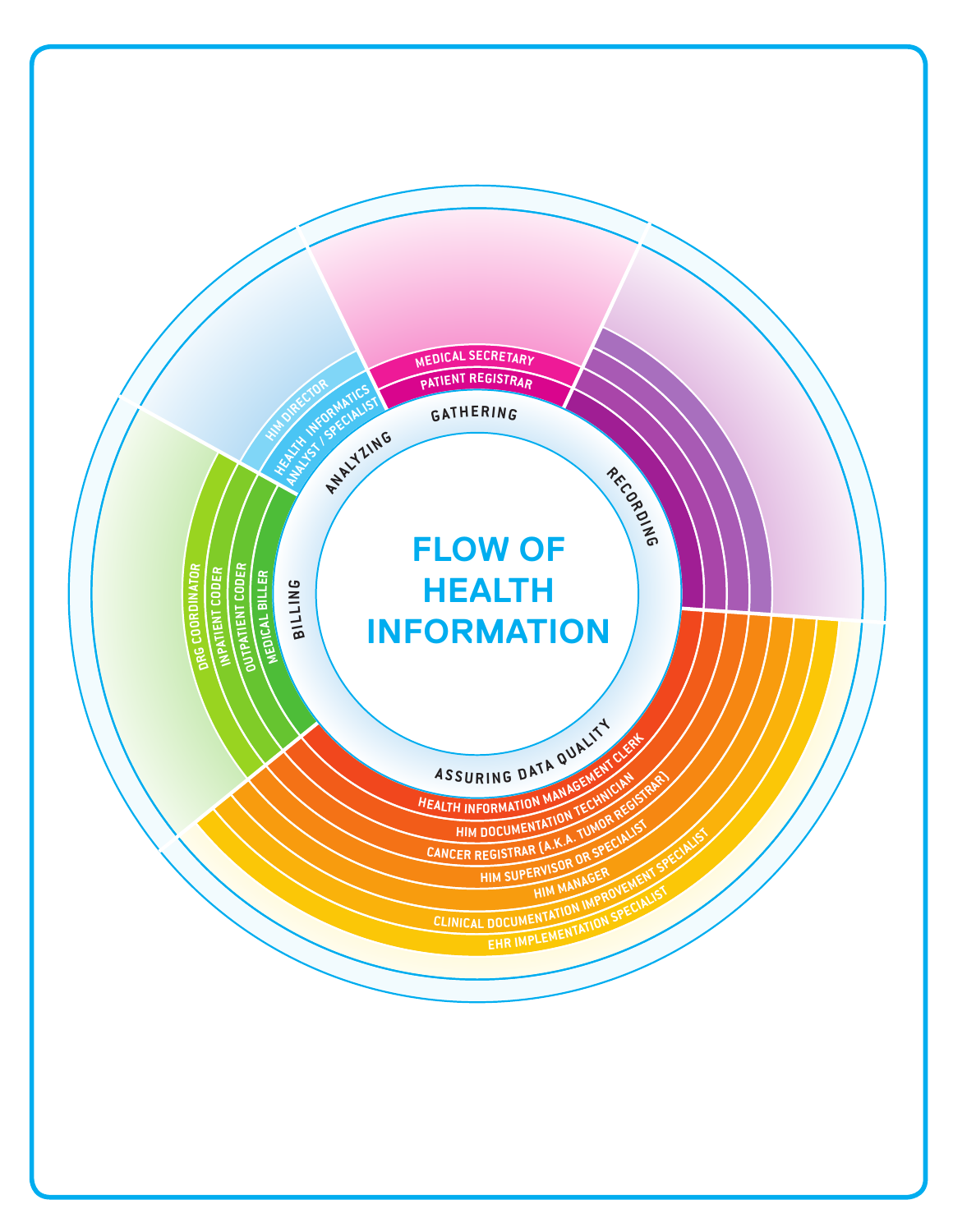# **THIS CHART SHOWS THE COMBINATION OF EDUCATION, CERTIFICATION AND EXPERIENCE TYPICALLY NEEDED TO QUALIFY FOR EACH POSITION.**

| <b>JOB TITLE</b> |                                      | <b>MINIMUM EDUCATION</b> | <b>CERTIFICATION</b>  | <b>YEARS OF</b><br><b>EXPERIENCE</b> | <b>ESTIMATED</b><br><b>SALARY RANGE*</b> |  |
|------------------|--------------------------------------|--------------------------|-----------------------|--------------------------------------|------------------------------------------|--|
| ENTRY            | <b>MEDICAL SECRETARY</b>             | HIGH SCHOOL + TRAINING   | <b>NONE</b>           | $0 - 1$                              | \$25K - \$48K                            |  |
|                  | <b>PATIENT REGISTRAR</b>             | HIGH SCHOOL + TRAINING   | <b>NONE</b>           | $0 - 1$                              | \$20K - \$40K                            |  |
|                  | <b>HEALTH INFORMATION</b>            | HIGH SCHOOL + TRAINING   | <b>NONE</b>           | $0 - 1$                              | \$25K-\$60K                              |  |
|                  | <b>MANAGEMENT (HIM) CLERK</b>        |                          |                       |                                      |                                          |  |
|                  | <b>MEDICAL BILLER</b>                | HIGH SCHOOL + TRAINING   | <b>NONE</b>           | $0 - 1$                              | \$25K - \$50K                            |  |
| $\frac{D}{N}$    | <b>OUTPATIENT CODER</b>              | HIGH SCHOOL              | <b>CCA OR CPC</b>     | $1 - 2$                              | \$25K - \$48K                            |  |
|                  | <b>HIM DOCUMENTATION</b>             | <b>ASSOCIATE</b>         | <b>RHIT PREFERRED</b> | $1 - 2$                              | \$23K - \$58K                            |  |
|                  | <b>TECHNICIAN</b>                    |                          |                       |                                      |                                          |  |
|                  | <b>CANCER REGISTRAR</b>              | <b>ASSOCIATE</b>         | <b>CTR REQUIRED</b>   | $2-3$                                | \$35K - \$60K                            |  |
|                  | <b>INPATIENT CODER</b>               | <b>HIGH SCHOOL</b>       | <b>CCS REQUIRED</b>   | $2-3$                                | \$31K - \$59K                            |  |
| MID-HIGH         | <b>HIM SUPERVISOR</b>                | <b>ASSOCIATE</b>         | <b>RHIT PREFERRED</b> | $2-3$                                | \$31K-\$60K                              |  |
|                  | <b>HIM MANAGER</b>                   | ASSOC. IN RELATED FIELD  | <b>RHIT PREFERRED</b> | $3-5$                                | \$40K - \$79K                            |  |
|                  | <b>CLINICAL DOCUMENTATION</b>        | <b>BACHELOR'S</b>        | CCS, CDIP             | $3-5$                                | \$54K - \$98K                            |  |
|                  | <b>IMPROVEMENT SPECIALIST</b>        |                          | <b>SOMETIMES RN</b>   |                                      |                                          |  |
|                  | <b>DRG COORDINATOR</b>               | <b>BACHELOR'S</b>        | CCS                   | $5 - 10$                             | \$46K - \$90K                            |  |
| <b>HIGH</b>      | <b>EHR IMPLEMENTATION SPECIALIST</b> | <b>BACHELOR'S</b>        | <b>RHIA PREFERRED</b> | $3-5$                                | \$57K-\$110K                             |  |
|                  | <b>HEALTH INFORMATICS</b>            | BACHELOR'S/MASTER'S      | <b>RN OR RHIA</b>     | $5 - 10$                             | \$66K - \$120K                           |  |
|                  | <b>ANALYST OR SPECIALIST</b>         |                          |                       |                                      |                                          |  |
|                  | <b>HIM DIRECTOR</b>                  | BACHELOR'S/MASTER'S      | RHIA REQUIRED         | $7 - 10$                             | \$58K-\$180K                             |  |

### **HEALTH INFORMATION CERTIFICATIONS**

#### **MEDICAL CODING**

- • AHIMA's Certified Coding Associate (CCA) and AAPC's Certified Professional Coder (CPC) areentry-levelcertificationsandarehelpfulin getting a job in a doctor's office, clinic or hospital Emergency Department.
- AHIMA's Certified Coding Specialist (CCS) is a more demanding certification that is needed to be an inpatient coder in a hospital. This is considered the "gold standard" coding credential.

#### **HEALTH INFORMATION MANAGEMENT**

- • AHIMA's Registered Health Information Technician (RHIT) is required for most mid- to high-level jobs.It requires an Associatedegree from a CAHIIM-accredited program and passing the RHIT exam.
- AHIMA's Registered Health Information Administrator (RHIA) is required for most high-leveljobs.ItrequiresaBachelor'sdegree from a CAHIIM-accredited program and passing the RHIA exam.

The **CERTIFIED TUMOR REGISTRAR** credential is awarded by the National Cancer Registrars Association. It requires an Associate Degree. The amount of experience needed depends on the Associate Degree major.

\* Estimated salary ranges were supplied by Payscale.com and represent the bottom 10% to the top 10% of salaries in NYC for each position.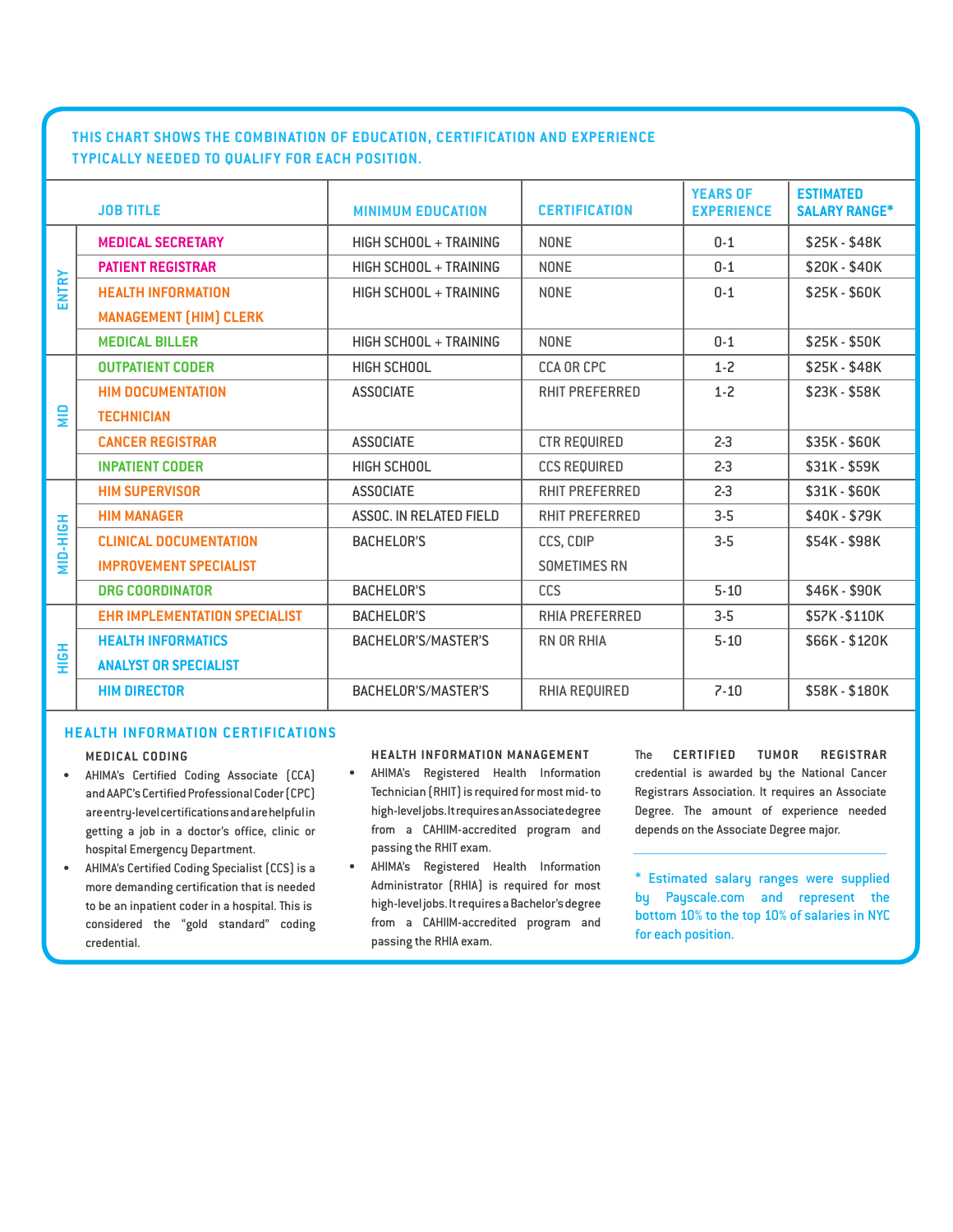# **CAREER PATHS**

There are many possible career paths in the health information field. People who start off in entry-level administrative jobs in health care may move into a career in **Health Information Management (HIM).**

There are three main types of career paths in **HIM**:

- **CAREERS IN CODING**, especially in hospitals. As people gain expertise, they can become very valuable. This is because coding must be correct so that health care providers collect the right amount of money for the services they have provided.
- **• CAREERS IN OPERATIONS**, or managing medical records, including EHR systems. These jobs do not involve coding, but require knowledge of how health data is maintained and used.
- **CAREERS OUTSIDE OF THE HIM DEPARTMENT** or outside a health care provider. These may include jobs in an Electronic Health Records (EHR) company, in care management, compliance or data analytics, or in a hospital's IT department.

**DIRECTOR**

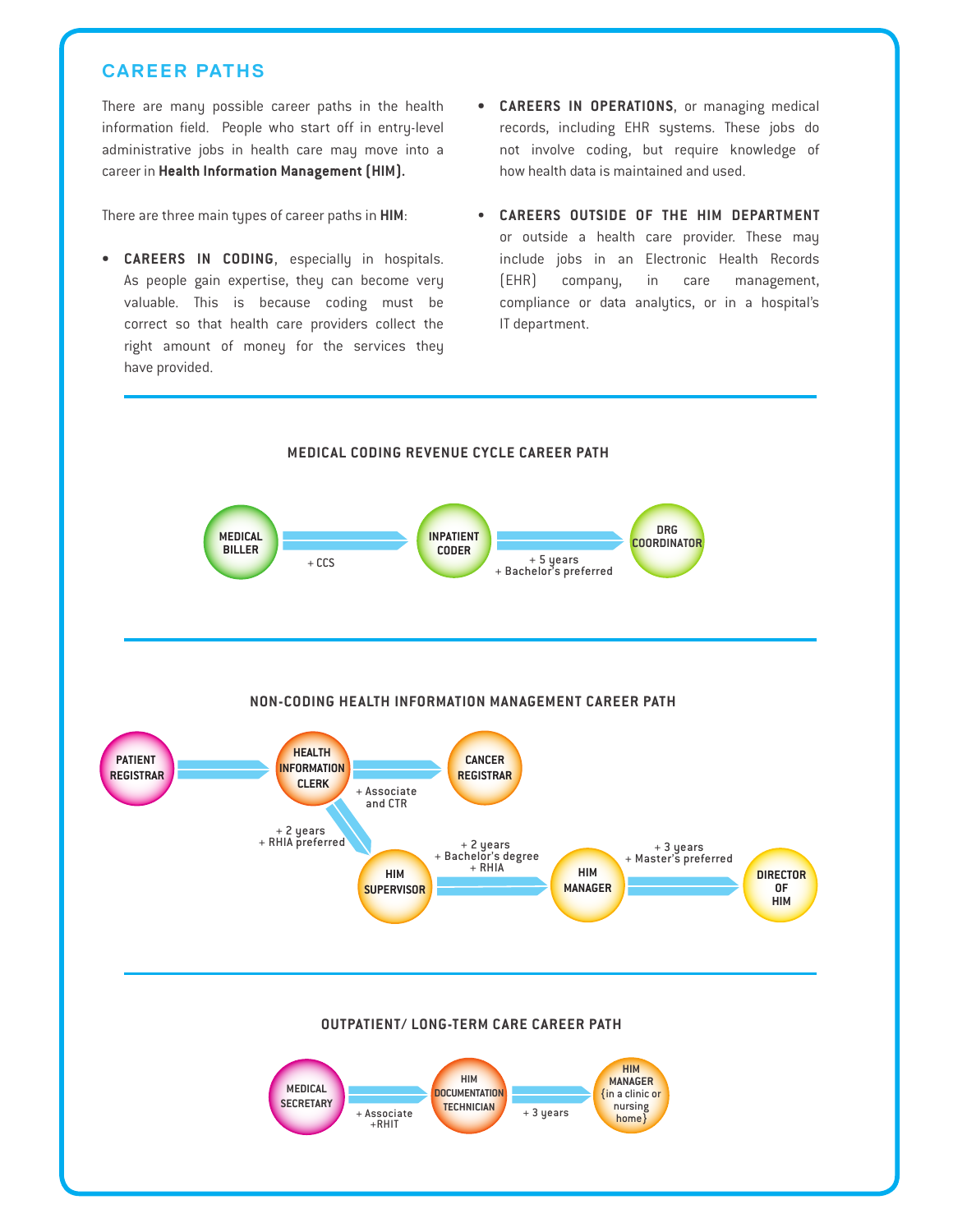## **WHERE THERE ARE COMPUTERS, THERE ARE IT JOBS!**

In addition to jobs and careers in health information management, some professionals work in health care. There are three broad categories of jobs in **HEALTH IT: hardware, software and cyber-security.**

**HARDWARE** refers to the physical components of a computer. This includes computer networking. Many people enter this field in Help Desk or Desktop Support jobs. Most employers require a certification in network administration such as CompTIA A+ or Network+. Because people in these jobs help computer users to solve computerrelated problems, customer service skills are also important.

**SOFTWARE** includes operating systems, applications and programs. Jobs in this category include web developers, applications and system software developers, and database developers. This is a large and growing category of jobs. People in this field usually know more than one programming language.

**CYBER-SECURITY** professionals protect computer networks and the information within them. Because these activities straddle both software and hardware, people in these jobs must know both.

The graphics to the right indicate typical education levels for these jobs, but a lot of Health IT is about showing that you know how to do the job and have experience.

People learn on the job and move to higher positions based on their experience and track record. Industry certifications can be important.

- + Growing faster than average for all jobs
- ++ Growing twice as fast as average
- +++ Growing three times as fast as average

SOURCE: New York State Department of Labor. Estimates for average annual openings span occupational employment across all industries in NYC.

### **HARDWARE JOBS**

• HELP DESK/ DESKTOP SUPPORT <sup>+</sup> Provide help and advice to people and organizations using computer software or equipment. TYPICAL ED LEVEL: Some college

# • NETWORK AND COMPUTER SYSTEMS ADMINISTRATORS ++

These professionals are responsible for the day-to-day operation of computer networks, which are critical components of almost every organization. TYPICAL ED LEVEL: Bachelor's degree



#### **SOFTWARE JOBS**

• APPLICATIONS SOFTWARE DEVELOPERS<sup>++</sup> Develop the applications that allow people to do specific tasks on a computer or other device. TYPICAL ED LEVEL: Bachelor's degree

• WEB DEVELOPERS<sup>+</sup> Primarily design and create websites, including patient portals, and some may also develop content for the website and/or monitor the website's performance. TYPICAL ED LEVEL: Associate degree

• SYSTEMS SOFTWARE DEVELOPERS<sup>+++</sup> Develop the underlying systems that run the devices or control networks. TYPICAL ED LEVEL: Bachelor's degree

• DATABASE DEVELOPERS/ ADMINISTRATOR (DBAs)<sup>++</sup> Use specialized software to store and organize data and ensure such data are available to users and are secure from unauthorized access. TYPICAL ED LEVEL: Bachelor's degree plus 1-5 years' experience



#### **CYBER-SECURITY**

. INFORMATION SECURITY ANALYSTS <sup>+++</sup> Carry out security measures to protect computer networks and systems. TYPICAL ED LEVEL: Bachelor's degree with 1-5 years of experience